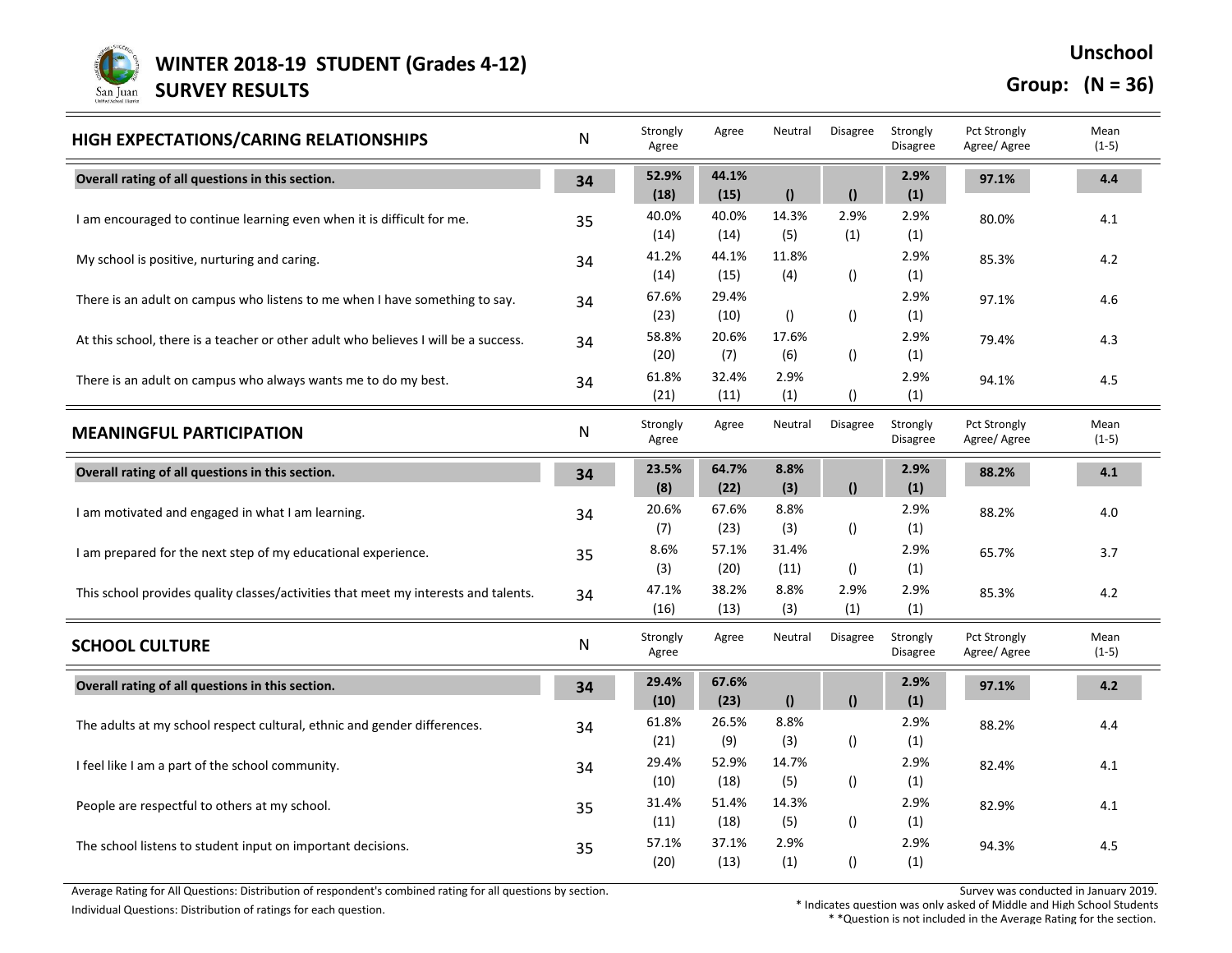

 **WINTER 2018-19 STUDENT (Grades 4-12)**  San Juan **SURVEY RESULTS** 

**Group: (N = 36)**

**Unschool**

| <b>SAFETY</b>                                                                           | N            | Strongly<br>Agree | Agree         | Neutral       | <b>Disagree</b>  | Strongly<br><b>Disagree</b> | <b>Pct Strongly</b><br>Agree/Agree | Mean<br>$(1-5)$ |
|-----------------------------------------------------------------------------------------|--------------|-------------------|---------------|---------------|------------------|-----------------------------|------------------------------------|-----------------|
| Overall rating of all questions in this section.                                        | 32           | 25.0%<br>(8)      | 62.5%<br>(20) | 6.3%<br>(2)   | 3.1%<br>(1)      | 3.1%<br>(1)                 | 87.5%                              | 4.0             |
| I feel safe at this school before and after school.                                     | 34           | 41.2%<br>(14)     | 47.1%<br>(16) | 8.8%<br>(3)   | $\left( \right)$ | 2.9%<br>(1)                 | 88.2%                              | 4.2             |
| I feel safe at this school during the day.                                              | 34           | 58.8%<br>(20)     | 29.4%<br>(10) | 5.9%<br>(2)   | 2.9%<br>(1)      | 2.9%<br>(1)                 | 88.2%                              | 4.4             |
| Concerns about safety are addressed appropiately at my school.                          | 34           | 20.6%<br>(7)      | 55.9%<br>(19) | 14.7%<br>(5)  | 5.9%<br>(2)      | 2.9%<br>(1)                 | 76.5%                              | 3.9             |
| I know what to do in an emergency at my school.                                         | 34           | 23.5%<br>(8)      | 41.2%<br>(14) | 23.5%<br>(8)  | 5.9%<br>(2)      | 5.9%<br>(2)                 | 64.7%                              | 3.7             |
| I've seen bullying on my campus.**                                                      | 34           | 5.9%<br>(2)       | 8.8%<br>(3)   | 5.9%<br>(2)   | 11.8%<br>(4)     | 67.6%<br>(23)               | 14.7%                              | 1.7             |
| <b>LEARNING STRATEGIES</b>                                                              | $\mathsf{N}$ | Strongly<br>Agree | Agree         | Neutral       | Disagree         | Strongly<br><b>Disagree</b> | Pct Strongly<br>Agree/Agree        | Mean<br>$(1-5)$ |
| Overall rating of all questions in this section.                                        | 33           | 15.2%<br>(5)      | 75.8%<br>(25) | 6.1%<br>(2)   | 3.0%<br>(1)      | $\mathbf{r}$                | 90.9%                              | 4.0             |
| I can figure out a way to get my schoolwork done well.                                  | 34           | 17.6%<br>(6)      | 70.6%<br>(24) | 5.9%<br>(2)   | 2.9%<br>(1)      | 2.9%<br>(1)                 | 88.2%                              | 4.0             |
| I can figure out how to learn things.                                                   | 34           | 29.4%<br>(10)     | 64.7%<br>(22) | 2.9%<br>(1)   | $\left( \right)$ | 2.9%<br>(1)                 | 94.1%                              | 4.2             |
| Before I start on a challenging project, I think about the best way to do it.           | 35           | 37.1%<br>(13)     | 31.4%<br>(11) | 28.6%<br>(10) | ()               | 2.9%<br>(1)                 | 68.6%                              | 4.0             |
| If I get stuck while learning something new, I will try to learn it in a different way. | 35           | 17.1%<br>(6)      | 28.6%<br>(10) | 48.6%<br>(17) | 2.9%<br>(1)      | 2.9%<br>(1)                 | 45.7%                              | 3.5             |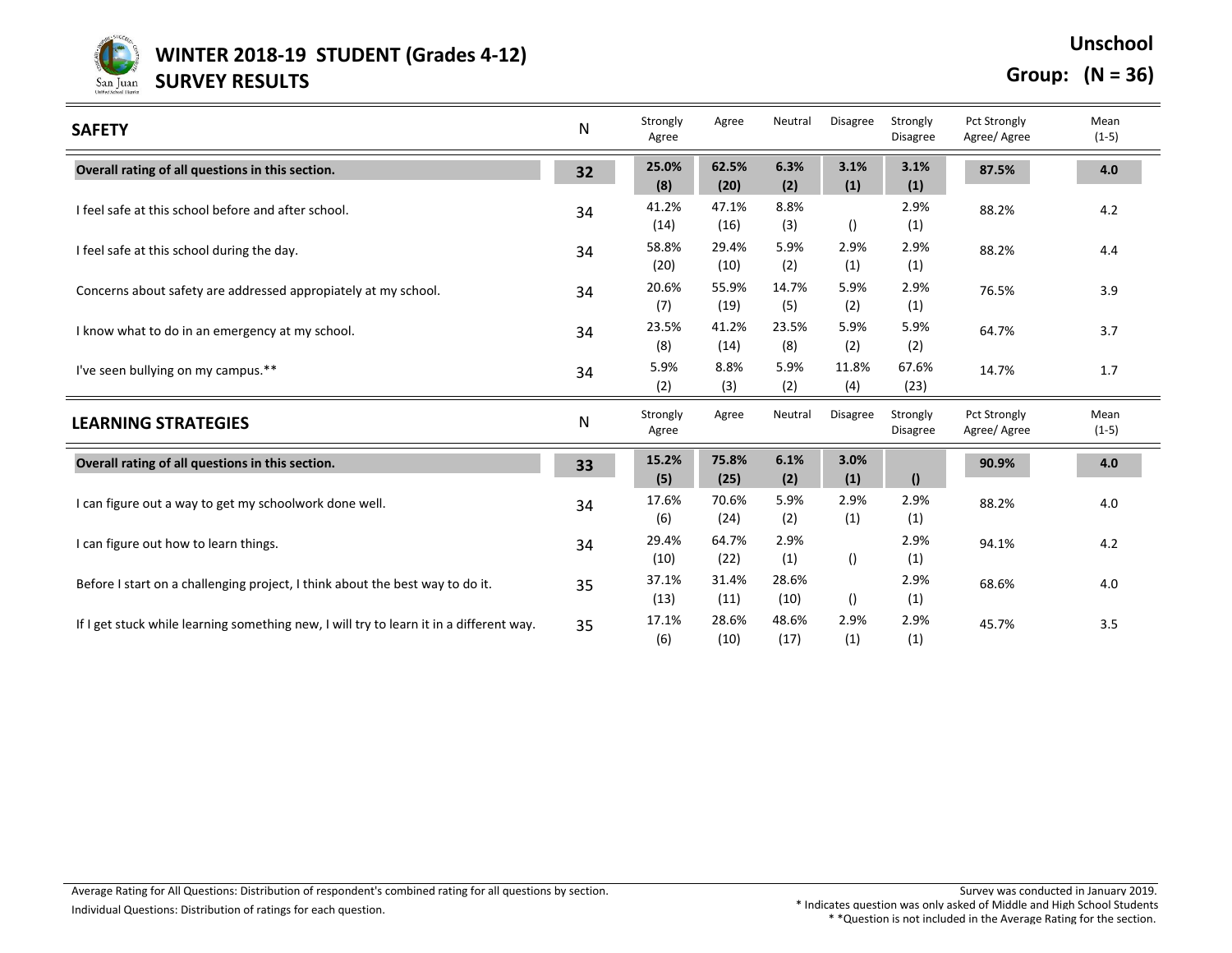

**WINTER 2018-19 STUDENT (Grades 4-12)** 

**SURVEY RESULTS**

**Group: (N = 36)**

**Unschool**

| <b>GROWTH MINDSET</b>                                                                                | N         | Strongly<br>Agree | Agree         | Neutral          | <b>Disagree</b>  | Strongly<br><b>Disagree</b> | Pct Strongly<br>Agree/Agree         | Mean<br>$(1-5)$ |
|------------------------------------------------------------------------------------------------------|-----------|-------------------|---------------|------------------|------------------|-----------------------------|-------------------------------------|-----------------|
| Overall rating of all questions in this section.                                                     | 33        | 24.2%<br>(8)      | 66.7%<br>(22) | 6.1%<br>(2)      | $\bf{0}$         | 3.0%<br>(1)                 | 90.9%                               | 4.1             |
| I can change my intelligence with hard work.                                                         | 34        | 29.4%<br>(10)     | 55.9%<br>(19) | 11.8%<br>(4)     | $\left( \right)$ | 2.9%<br>(1)                 | 85.3%                               | 4.1             |
| I can increase my intelligence by challenging myself.                                                | 34        | 29.4%<br>(10)     | 61.8%<br>(21) | 2.9%<br>(1)      | 2.9%<br>(1)      | 2.9%<br>(1)                 | 91.2%                               | 4.1             |
| I am capable of learning anything.                                                                   | 33        | 45.5%<br>(15)     | 36.4%<br>(12) | 15.2%<br>(5)     | $\left( \right)$ | 3.0%<br>(1)                 | 81.8%                               | 4.2             |
| I can do well in a subject even if I am not naturally good at it.                                    | 34        | 5.9%<br>(2)       | 52.9%<br>(18) | 35.3%<br>(12)    | 2.9%<br>(1)      | 2.9%<br>(1)                 | 58.8%                               | 3.6             |
| <b>SENSE OF BELONGING</b>                                                                            | ${\sf N}$ | Strongly<br>Agree | Agree         | Neutral          | <b>Disagree</b>  | Strongly<br><b>Disagree</b> | Pct Strongly<br>Agree/ Agree        | Mean<br>$(1-5)$ |
| Overall rating of all questions in this section.                                                     | 34        | 23.5%<br>(8)      | 70.6%<br>(24) | 2.9%<br>(1)      | $\theta$         | 2.9%<br>(1)                 | 94.1%                               | 4.1             |
| The adults at this school treat students fairly.                                                     | 34        | 50.0%<br>(17)     | 41.2%<br>(14) | 5.9%<br>(2)      | $\left( \right)$ | 2.9%<br>(1)                 | 91.2%                               | 4.4             |
| I feel close to people at my school.                                                                 | 36        | 33.3%<br>(12)     | 27.8%<br>(10) | 22.2%<br>(8)     | 11.1%<br>(4)     | 5.6%<br>(2)                 | 61.1%                               | 3.7             |
| I'm happy to be at my school.                                                                        | 36        | 61.1%<br>(22)     | 25.0%<br>(9)  | 8.3%<br>(3)      | 2.8%<br>(1)      | 2.8%<br>(1)                 | 86.1%                               | 4.4             |
| I feel like I'm part of my school.                                                                   | 35        | 51.4%<br>(18)     | 28.6%<br>(10) | 17.1%<br>(6)     | $\left( \right)$ | 2.9%<br>(1)                 | 80.0%                               | 4.3             |
| <b>CLIMATE OF SUPPORT FOR ACADEMIC LEARNING</b>                                                      | ${\sf N}$ | Strongly<br>Agree | Agree         | Neutral          | Disagree         | Strongly<br><b>Disagree</b> | <b>Pct Strongly</b><br>Agree/ Agree | Mean<br>$(1-5)$ |
| Overall rating of all questions in this section.                                                     | 35        | 48.6%<br>(17)     | 45.7%<br>(16) | 2.9%<br>(1)      | $\mathbf{r}$     | 2.9%<br>(1)                 | 94.3%                               | 4.4             |
| Adults on my school encourage me to work hard so that I can be successful.                           | 35        | 65.7%<br>(23)     | 22.9%<br>(8)  | 8.6%<br>(3)      | $\left( \right)$ | 2.9%<br>(1)                 | 88.6%                               | 4.5             |
| Teachers at my school work hard to help me with my schoolwork when I need it.                        | 35        | 51.4%<br>(18)     | 37.1%<br>(13) | 5.7%<br>(2)      | 2.9%<br>(1)      | 2.9%<br>(1)                 | 88.6%                               | 4.3             |
| Teachers at my school give students a chance to take part in classroom<br>discussions or activities. | 35        | 65.7%<br>(23)     | 31.4%<br>(11) | $\left( \right)$ | $\left( \right)$ | 2.9%<br>(1)                 | 97.1%                               | 4.6             |
| Teachers at my school go out of their way to help students.                                          | 35        | 54.3%<br>(19)     | 40.0%<br>(14) | 2.9%<br>(1)      | $\left( \right)$ | 2.9%<br>(1)                 | 94.3%                               | 4.4             |

Average Rating for All Questions: Distribution of respondent's combined rating for all questions by section. Survey was conducted in January 2019. Individual Questions: Distribution of ratings for each question. <br>Individual Question was only asked of Middle and High School Students \* \* \*Question is not included in the Average Rating for the section.